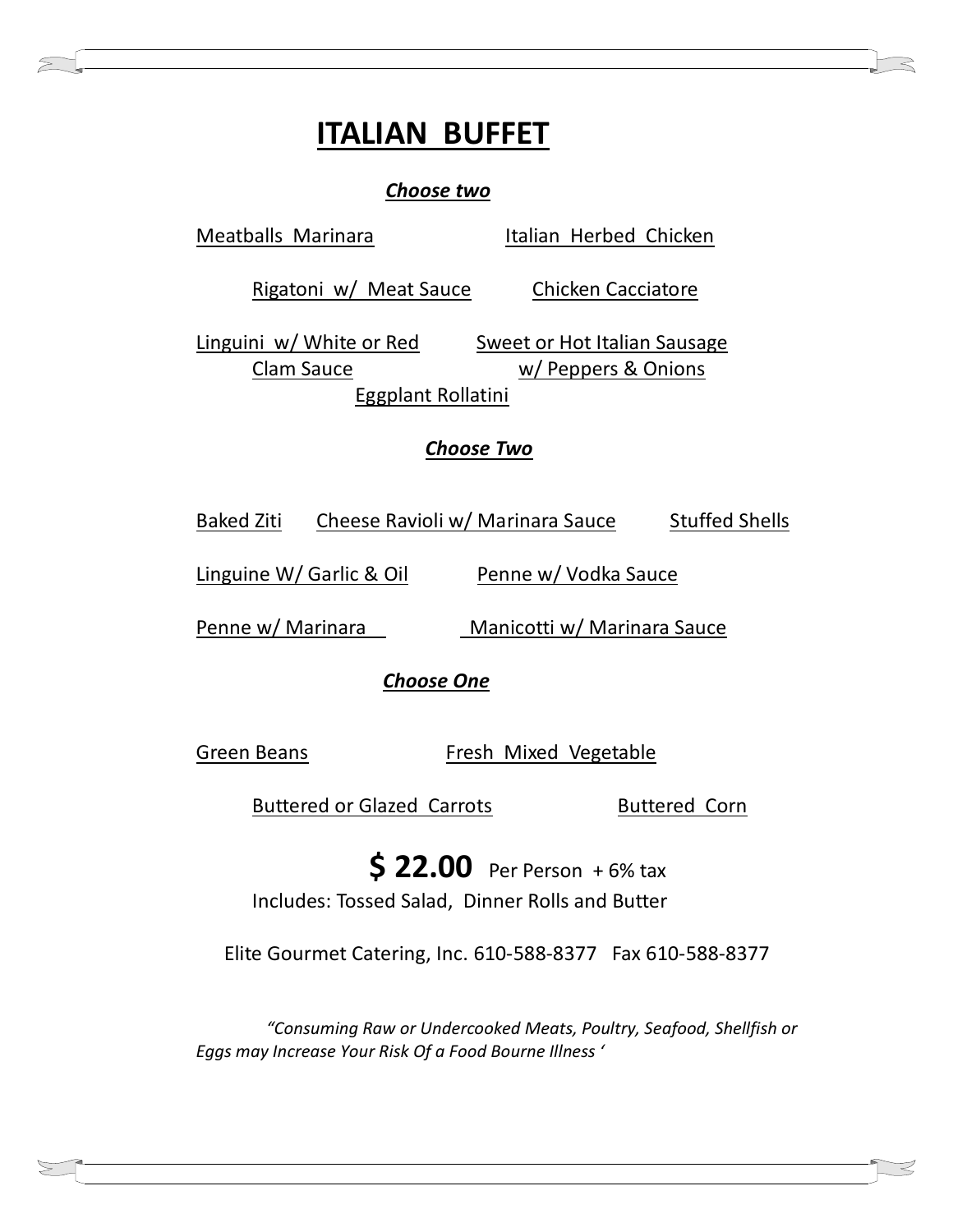# **COUNTRY BUFFET**

*CHOOSE TWO*

Roast Turkey w/ Gravy Baked Roasted Chicken

**Baked Virginia Ham Pot Roast w/ Gravy**

**Top Round Beef Au Jus Kielbasa & Perogies w/ Onions**

Roast Pork Loin w/ Gravy **Fried Chicken Tenders** 

*Choose two*

 **Bread Stuffing**

 **Oven Roasted Potatoes**

**Candied Sweet Potatoes Red Smashed Potatoes** 

**Pineapple Stuffing**

**Buttered Noodles**

*Choose one*

**Buttered Corn Glazed Carrots**

**Buttered Green Beans Mixed Vegetable** 

 **\$ 24.00 Per Person + 6% tax** 

**Includes: Tossed Salad, Dinner Rolls and Butter**  *Elite Gourmet Catering, Inc. 610-588-8377 fax 610-588-9533*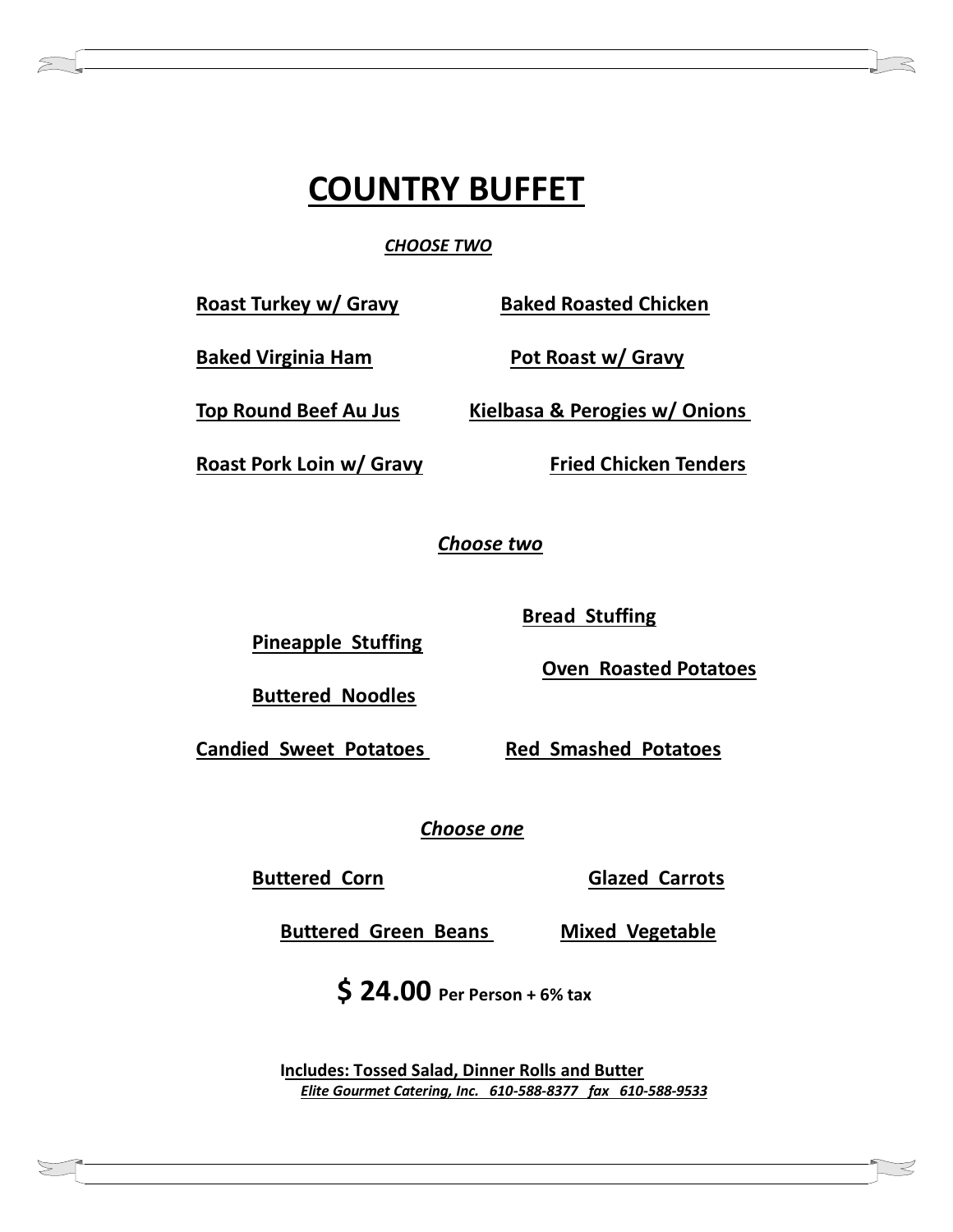## **ELITE** *SPECIAL* **BUFFET MENU**

*Choose Two*

Beef Burgundy w/ Mushrooms Chicken Piccata Baked Chicken Cordon Bleu Pepper Steak *over* Rice Chicken Marsala Crabmeat Stuffed Flounder Roast Pork Loin w/Rosemary Baked Cod w/ Lemon Butter Sauce

## *Choose Two*

Rice Pilaf **National Coven Roasted Potatoes** 

Mushroom & Brandy Demi Glaze

Parmesan Potato Wedges Penne w/Spinach oil & garlic Red Smashed Potatoes Garlic Mashed Potatoes Tortellini w/ pesto Cavatelli & Broccoli in garlic sauce

## *Choose One*

Green Beans Almandine Creamed Spinach

Broccoli, Cauliflower & Carrots Buttered or Glazed Carrots

Corn O' Brian Steamed Broccoli

\$ 28.00 per person + 6% tax includes: tossed salad, dinner rolls and butter

ELITE GOURMET CATERING INC. 610-588-8377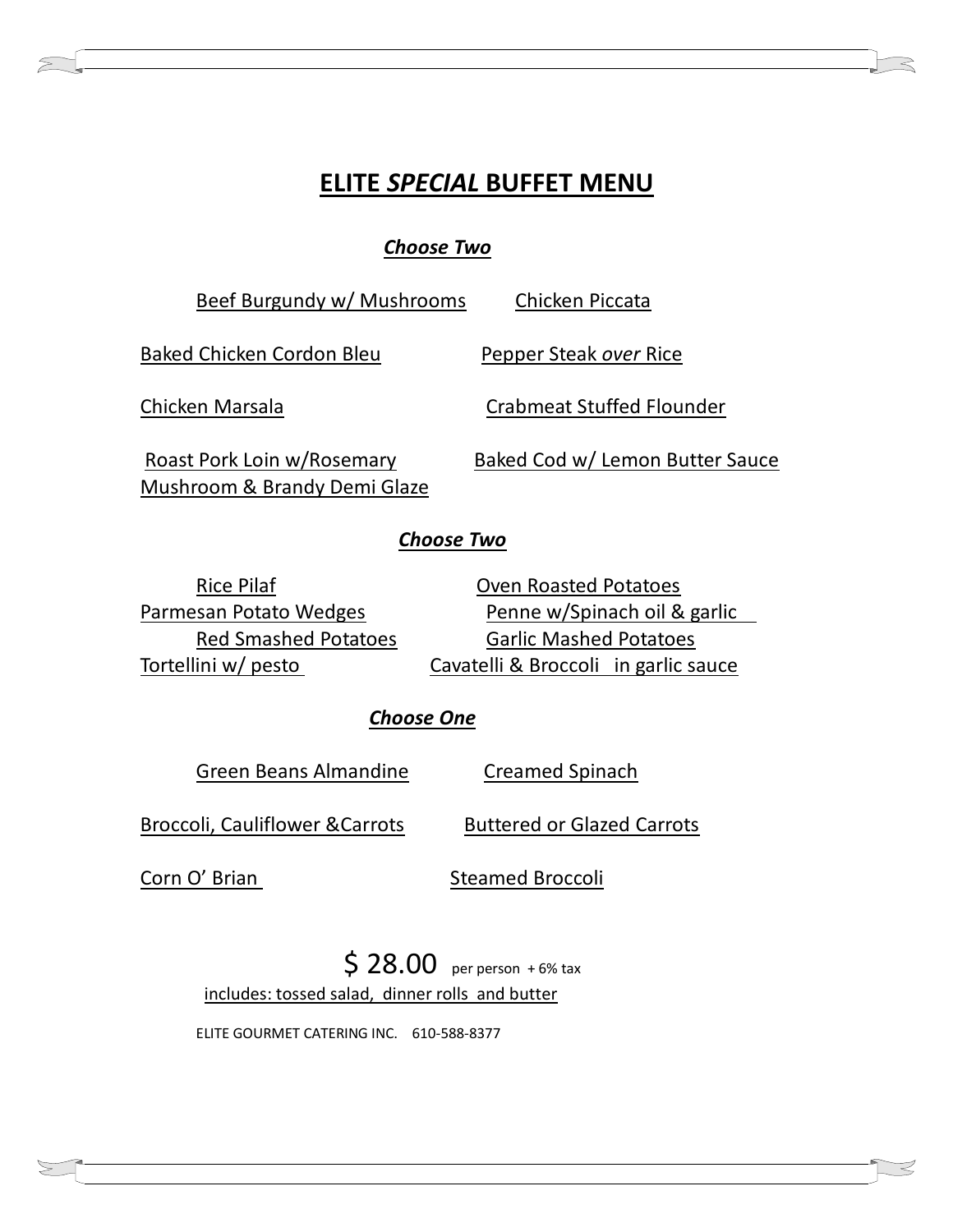## **ELITE** *DELUXE* **MENU**

*Choo*se Two

 Scallops or Shrimp Fra Diavolo Over Pasta Chicken Demoes' (Prosciutto, Mozzarella Cheese) Shrimp or Scallop Scampi Over Pasta Flank Steak Au Poive Chicken Francais Roast Pork Loin w/ Dried Fruit & AppleJack Brandy Sauce Beef Tips au Poive

Choose Two

Tortellini w/Spinach & Garlic Red Smashed Potato Rice Pilaf Oven Roasted Potatoes Parmesan Potato Wedges Pasta Primavera ( Garden Vegetables w/ Garlic Sauce)

Choose one

Green Bean Almandine Corn O'Brian Peas w/ Pearl Onions Glazed or Buttered Carrots Broccoli, Cauliflower & Carrots

 $$32.00$  Per Person  $+6\%$  Sales Tax

*Includes: Tossed Salad, Dinner Rolls & Butter*

Elite Gourmet Catering Inc. 610-588-8377